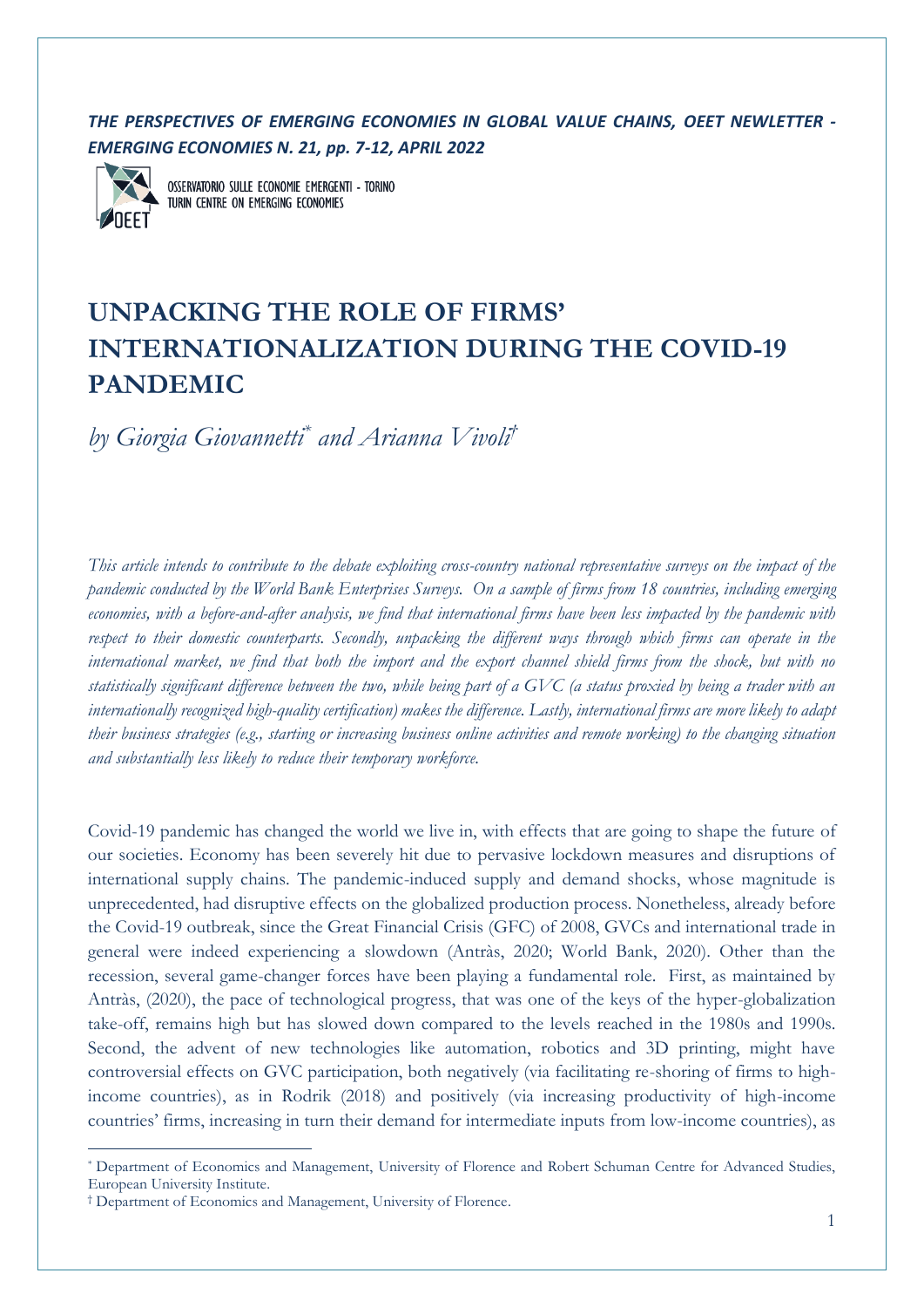in Artuc et al. (2018). Third, political and social turmoil such as the US-China trade war (Bellora and Fontagnè, 2020) or Brexit have also played a role in the slowing down of globalization. Fourth, the economic development induced by GVCs integration of labour-intensive countries, China overall, eroded the wage differentials that made profitable the development of GVCs in the last decades. For all the reasons, and also because we are not over the pandemic yet, trying to disentangle the effect of Covid-19 on the international production process is not straightforward and the debate is very animated.

This article intends to contribute to the debate exploiting cross-country national representative surveys on the impact of the pandemic conducted by the World Bank Enterprises Surveys. On a sample of 9,555 firms from 18 countries, with a before-and-after analysis, we find that international firms have been less impacted by the pandemic with respect to their domestic counterparts. Secondly, unpacking the different ways through which firms can operate in the international market, we find that both the import and the export channel shield firms from the shock, but with no statistically significant difference between the two, while being part of a GVC (a status proxied by being a trader with an internationally recognized high-quality certification) makes the difference. Lastly, international firms are more likely to adapt their business strategies (e.g., starting or increasing business online activities and remote working) to the changing situation and substantially less likely to reduce their temporary workforce.

### **Related empirical literature**

Empirically, at the country level, a rapidly growing literature has provided heterogeneous results on whether more integrated countries have been more impacted by the Covid-19 shock; for instance, Bonadio et al., (2020) through a simulation analysis find that actually, one-third of the total Covid-19 induced GDP contractions comes from the transmission of the foreign lockdowns. 1 Similarly, Berthou and Stumpner (2022) finds that country-sector pairs more integrated into the international market suffered more from the pandemic-induced lockdown measures. Conversely, Giglioli et al., (2021) document that countries more integrated into international production suffered lower GDP losses, especially the "upstream" inputs supplying countries, and that, especially in the second wave (from October 2020 to January 2021), they experienced a more pronounced rebound relative to less integrated countries.

At the sectoral level, Giovannetti et al., (2020) show that, with respect to the GFC, this time GVCs have contributed less to the transmission of the shock (also because, differently from the 2008 financial crisis which had impacted the manufacturing sectors, the pandemic has hit harder services, or in general sectors less integrated in the international market and that needed a face to face interaction). With the same data source that we use, but with a sector-level gravity model, Espitia et al., (2021) find that sectors that faster adopted remote working contracted less during the pandemic. Moreover, they find that operating in GVCs increased firms' vulnerability to shocks suffered by trading partners, but at the same time, it also reduced their vulnerability to domestic shocks.

At the firm level, the evidence is scarce but growing; for instance, Giglioli et al. (2021) find that international Italian firms experienced lower reductions in sales compared to their domestic counterparts, especially during the second wave of the pandemic. de Lucio et al. (2022), using Spanish firm-level data,

<sup>&</sup>lt;sup>1</sup> However, they also find that eliminating the dependence from foreign inputs (e.g., renationalization of international supply chains) would bring no benefit to the supply chains.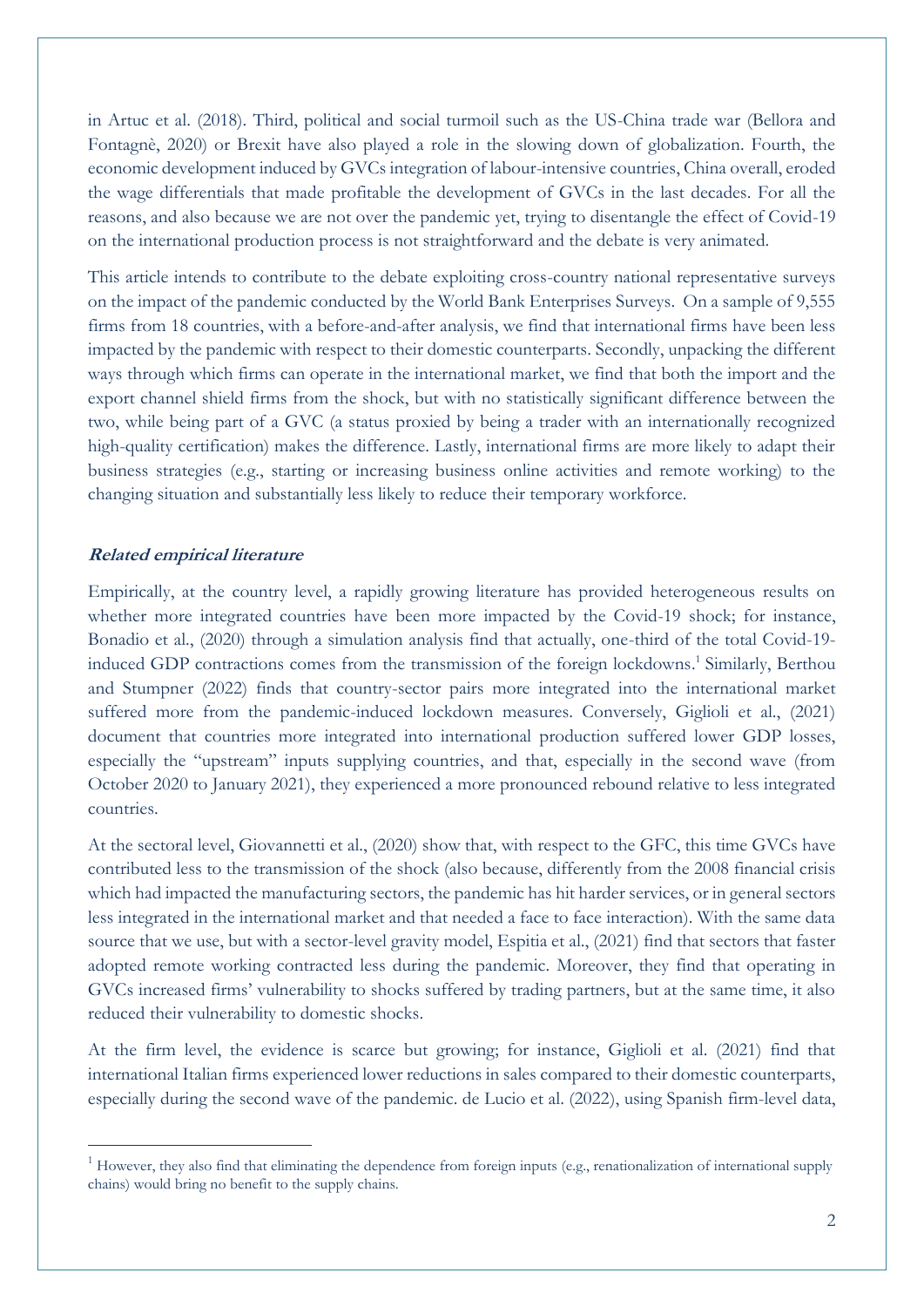find that among firms operating in the manufacturing sector, the negative effect of the pandemic was lower if firms participated in GVCs. Building on a cross-country analysis, Borino et al., (2020) find instead that international firms are affected by the Covid-19 crisis more than domestic firms due to their exposure to both domestic and foreign lockdowns; at the same time though, they are less likely to lay off workers and file for bankruptcy and are more likely to adopt countermeasures that continue production such as telework and work from home.

# **Data and descriptives**

The data used in this study come from the World Bank Enterprise Surveys (WBES) project. From the standard WBES, we use information on firm characteristics as firm performances, employment and international status, for firms operating in the non-agricultural, non-extractive private sectors. As for the information on the impact of Covid-19, we extract information from *ad hoc* designed waves of WBES the Follow-up. These waves include all the enterprises interviewed in the last available standard Enterprise Survey and report detailed information on firms' response to Covid-19 such as the impact on sales and workforce, and change in business strategies (e.g., business online, remote working, changes in production). Using the common firm identifier, we can merge pre- and post-Covid-19 survey waves to link pre-Covid-19 firms' characteristics with post-Covid-19 response to the shock. To our knowledge, this is one of the very first open access, cross-country, firm-level dataset that offers the opportunity to investigate the impact of the pandemic on the private sector for different countries. Our final sample comprises 9,555 firms from 18 countries<sup>2</sup>.

As for the impact of the pandemic, the shock was pervasive. All countries included in our sample have experienced catastrophic reductions in sales, with the mean reduction in sales around -45.05%. Interestingly, the pandemic seems to have hit harder lower-middle income countries with respect to other income groups: the average change in sales for this subset of countries is -45.19%, compared to a -34.90% for upper-middle income countries and -18.97% for high income countries (an evidence in line with Karalashvili and Viganola, (2021) and with Olczyk and Kuc-Czarnecka, (2021)). Moreover, from Figure 1, we can see how differently from the GFC (and in line with Giovannetti et al., 2020), the Covid-19 crises appears to have hit services– except for micro enterprises – harder than manufacturing (indeed, the sector that reports the higher losses is Hotel and Restaurants, with an average reduction of -59.38%); we can also see how much size matters: the smaller the firm's size, the higher the losses during the pandemic.

<sup>2</sup> Countries in our sample belong to three different income groups, according to the World Bank 2021 income classification. Among the lower-middle income countries we have Morocco, Moldova, Mongolia and Zambia, among the upper-middle income countries we have Albania, Bulgaria, Georgia, Jordan and Russia, while among the high-income countries we have Croatia, Cyprus, Czech R., Hungary, Italy, Portugal, Poland, Romania and Slovenia.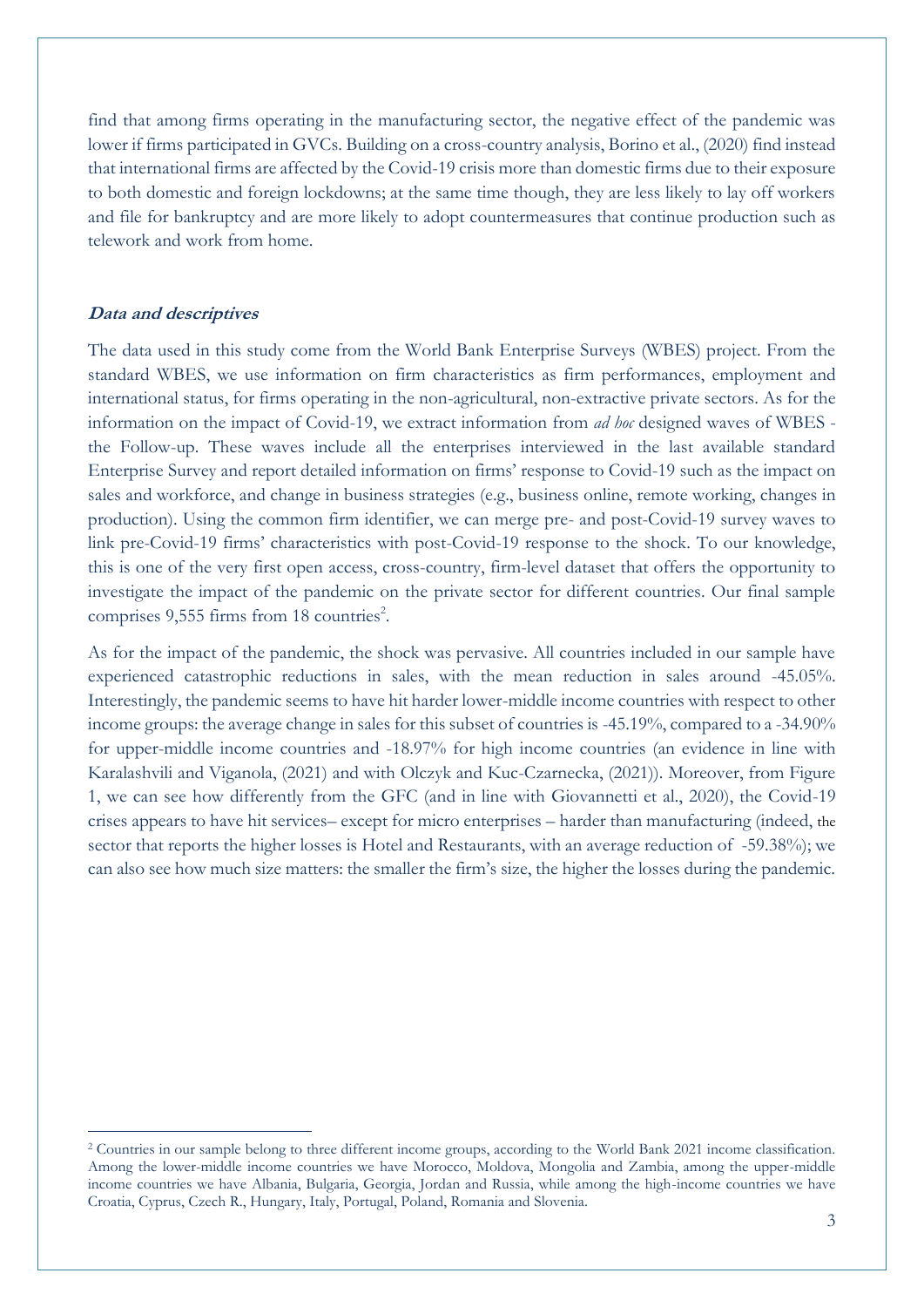

*Figure 1: Average reduction in sales by size and sector* 

Source: Authors' elaboration on WBES data. Note: For firm size, we follow the World Bank categorisation: micro firms have 1-4 employees, small 5-19, medium 20-99 and large have 100+ employees.

Adopting a firm-level perspective, Table 1 presents the differences between domestic and international firms concerning pre-Covid-19 characteristics (panel A) and Covid-19 response (panel B). We define as international all the firms that either export, import or are affiliate (i.e., with at least 10% of foreign ownership). From panel A, we can see that the so-called internalization premia envisaged by the literature are respected (Antràs and Chor, 2021). Being international is associated with better performances: first, international firms are significantly larger and concentrated in the upper part of the size distribution, whereas domestic firms tend to be mostly small (with from 5 to 19 employees); secondly, international firms are also significantly more productive than domestic ones.

In panel B, we report firms' response to the Covid-19 shock. International firms responded slightly better to the pandemic outbreak: a higher percentage of domestic firms were forced to exit the market (5.77%) than their international counterparts (3.79%) after the first wave. Looking at the percentage of firms reporting a reduction in sales, we find a small difference, not statistically significant, between domestic and international firms: overall this seems to suggest that the pandemic shock has been extremely pervasive for both domestic and international firms. However, focusing on average turnover losses, we can see that domestic firms experienced significantly higher losses (-53.11% vs. -49.49%); the same applies when we look at the percentage of domestic and international firms that experienced a reduction in sales that is bigger than their sector-country median (64.60% vs. 59.96%). Also, a higher percentage of domestic firms report to have experienced a decrease in their supply of inputs because of Covid-19, while we detect no relevant differences in the decrease of demand for firms' products. Lastly, international firms report to have started (or increased) adaptive strategies (as business online activities and remote working) significantly more than domestic firms. Given this evidence, what we try to do next in our analysis is to unpack this "international" status, in order to try to understand from which dimensions this international premium is originated.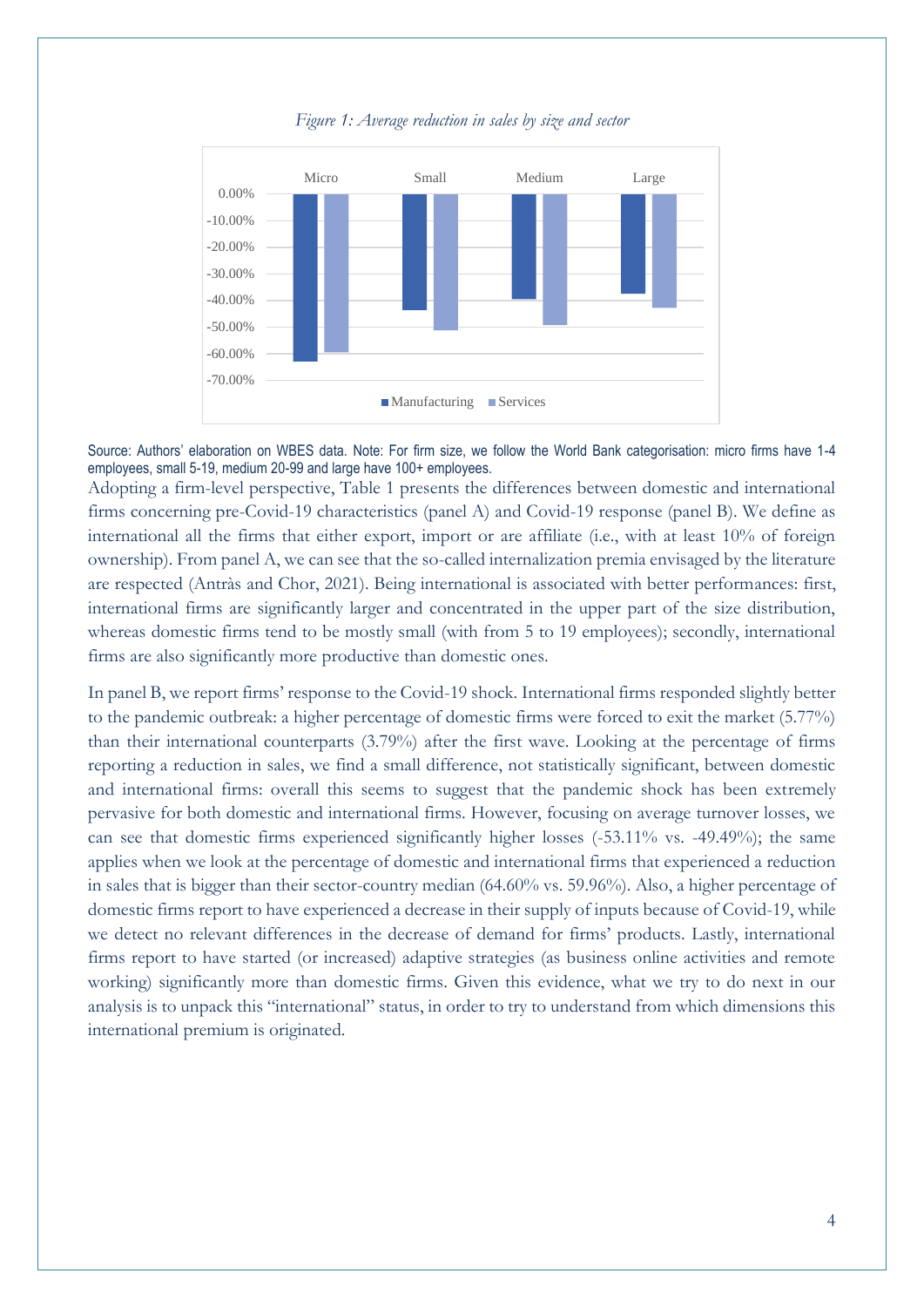|                                                        | Domestic  | International | <b>Difference</b> |
|--------------------------------------------------------|-----------|---------------|-------------------|
| Panel A: Internationalization premia                   |           |               |                   |
| <b>Dimension</b>                                       |           |               |                   |
| - Micro (1-4)                                          | 2.31%     | 1.45%         | $-0.86**$         |
| - Small (5-19)                                         | 56.41%    | 39.08%        | $-17.33***$       |
| - Medium (20-99)                                       | 28.83%    | 34.48%        | $5.65***$         |
| $-Large(100+)$                                         | 12.46%    | 24.99%        | $12,53***$        |
| Total                                                  | 100%      | 100%          |                   |
| Total employment (In)                                  | 2.90      | 3.48          | $0.58***$         |
| Revenue per worker (In)                                | 10.94     | 11.41         | $0.43***$         |
| <b>Panel B: Response to Covid-19</b>                   |           |               |                   |
| % of firms permanently closed                          | 5.77%     | 3.79%         | $-1.98%$ **       |
| % of firms with turnover losses                        | 70.66%    | 69.97%        | $-1,07%$          |
| Average turnover losses                                | $-53.11%$ | $-49.49%$     | $-3.61\%***$      |
| % of firms with turnover losses wrt the country-sector | 64.60%    | 59.96%        | $-4,64\%***$      |
| % of firms decreasing supply of inputs                 | 61.74%    | 56.42%        | $-5.32\%***$      |
| % of firms with decreased demand                       | 66.41%    | 64.22%        | $-2.19%$          |
| % of firms adopting smart working                      | 23.25%    | 35.07%        | $11.82\%***$      |
| % of firms adopting business online                    | 22.53%    | 25.59%        | 3.06%***          |
|                                                        |           |               |                   |
| <b>Total 9,555</b>                                     | 3,475     | 6,080         |                   |

*Table 1: Descriptive statistics of the estimation sample*

Note: \*, \*\*, \*\*\* indicate when the difference in outcomes between the two groups is statistically significant respectively at 10%, 5% and 1%.

# **Key findings**

Our results are the following: first, we differentiate the impact of internationalization between being a trader and being part of a multinational. What emerges is that the average beneficial effect of internationalization is mainly driven by traders, while being an affiliate has no (additional) impact; this holds for the manufacturing sector and for countries in the high- and upper-middle income groups, while we detect no statistical difference between international and domestic firms in services and in lowermiddle income countries. This fact can be probably linked to the sectoral-specific participation to trade (indeed manufacturing firms are generally more involved in the international production than services), but also because services (especially those that require *vis-à-vis* interactions, e.g., tourism and restaurants) have been particularly hit by mobility restrictions and lockdown measures. We suppose that for firms in services the impact has been so devastating that not even being part of an international network has shielded firms from the shock.

Secondly, we unpack the 'trader' status by looking separately to the import and to the export channel. Interestingly, both being an importer and being an exporter is associated with a better performance compared to domestic firms, but we find no statistically significant differences between the two modes of internationalization. In other words, both foreign supply and demand have helped in reducing turnover losses, but we detect no relevant differences in terms of magnitude between the two mechanisms. At the same time, being part of a GVC (a status proxied by the possession of an internationally-recognized certification) substantially improves firms performance. This result may depend on the fact that, for the capital good-intensive nature of GVCs, the pandemic may have hit firms in GVCs less, because Covid-19 (and lockdown measures) hit harder industries that require face-to-face interactions, that usually are less internationalized (as in Giovannetti et al., 2020). But it can also be, as in de Lucio et al. (2022), that international trade between firms in GVCs resisted better to the pandemic outbreak, because of the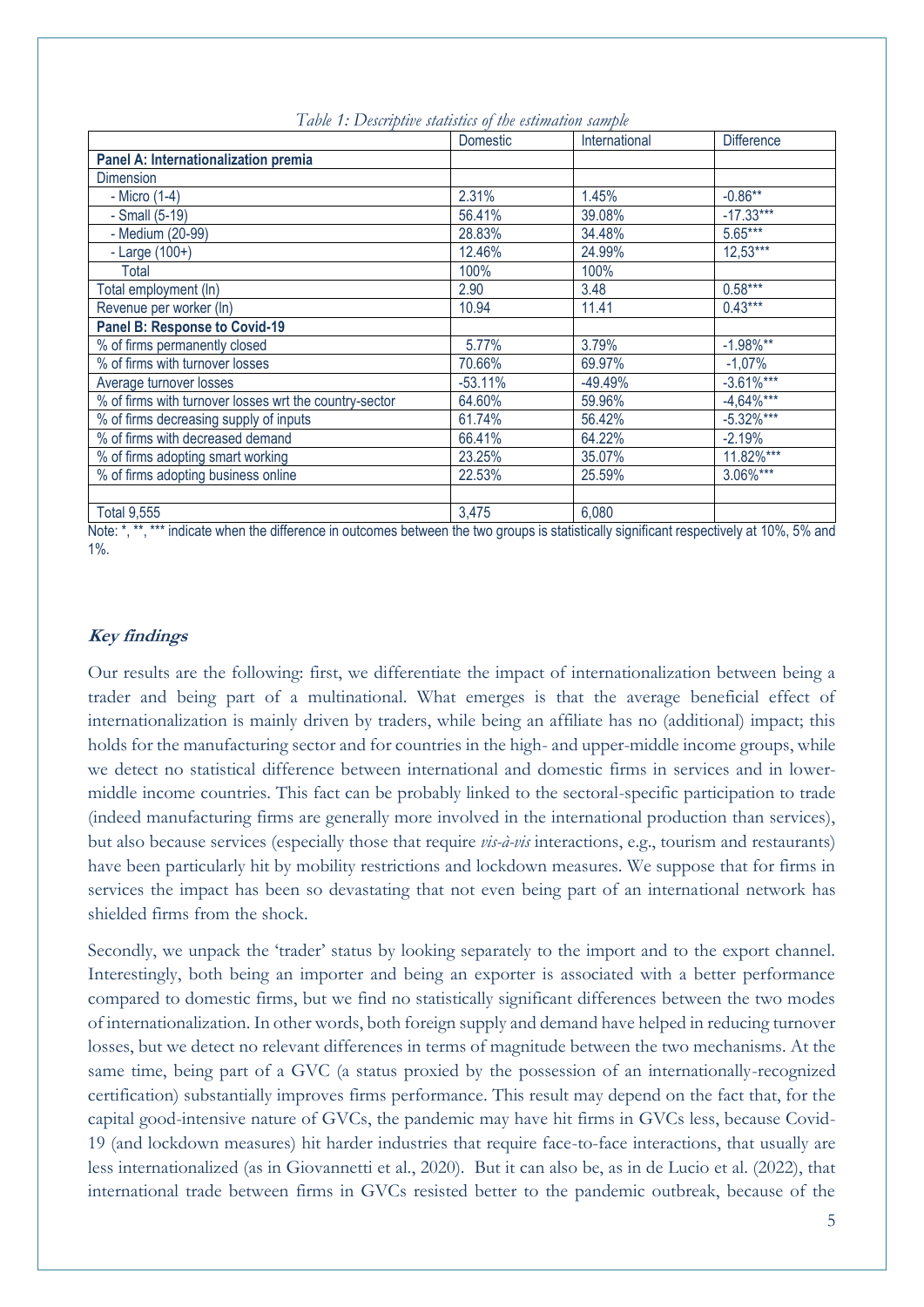stickiness of inter-firm relationships of firms in GVCs. Unfortunately, for now we cannot test this hypothesis for data availability constraints.

Lastly, international firms have been also faster in adapting their business strategies to the changing situation, a fact that could be associated with their overall better performance during the pandemic. Specifically, firms integrated in the international markets responded significantly stronger than domestic ones to the changing situation; indeed, they significantly started (or increase) business online activities and remote working, a stylized fact also confirmed by Webster et al. (2021). Last but not least, internationalized firms have been less prone than their domestic counterparts to reduce their temporary workforce as a reaction to Covid-19.

More research is needed, especially on the underlying mechanisms, but our work is one of the first firmlevel, cross-country studies on the effect on the pandemic on international firms on a large number of countries at different level of economic development; our results contribute to the debate bringing evidence against nationalistic views, pointing to the centrality and robustness of the international production networks, as they appear to have suffered less than firms operating only in the domestic markets, probably also due to the of international firms' higher reactiveness to shocks.